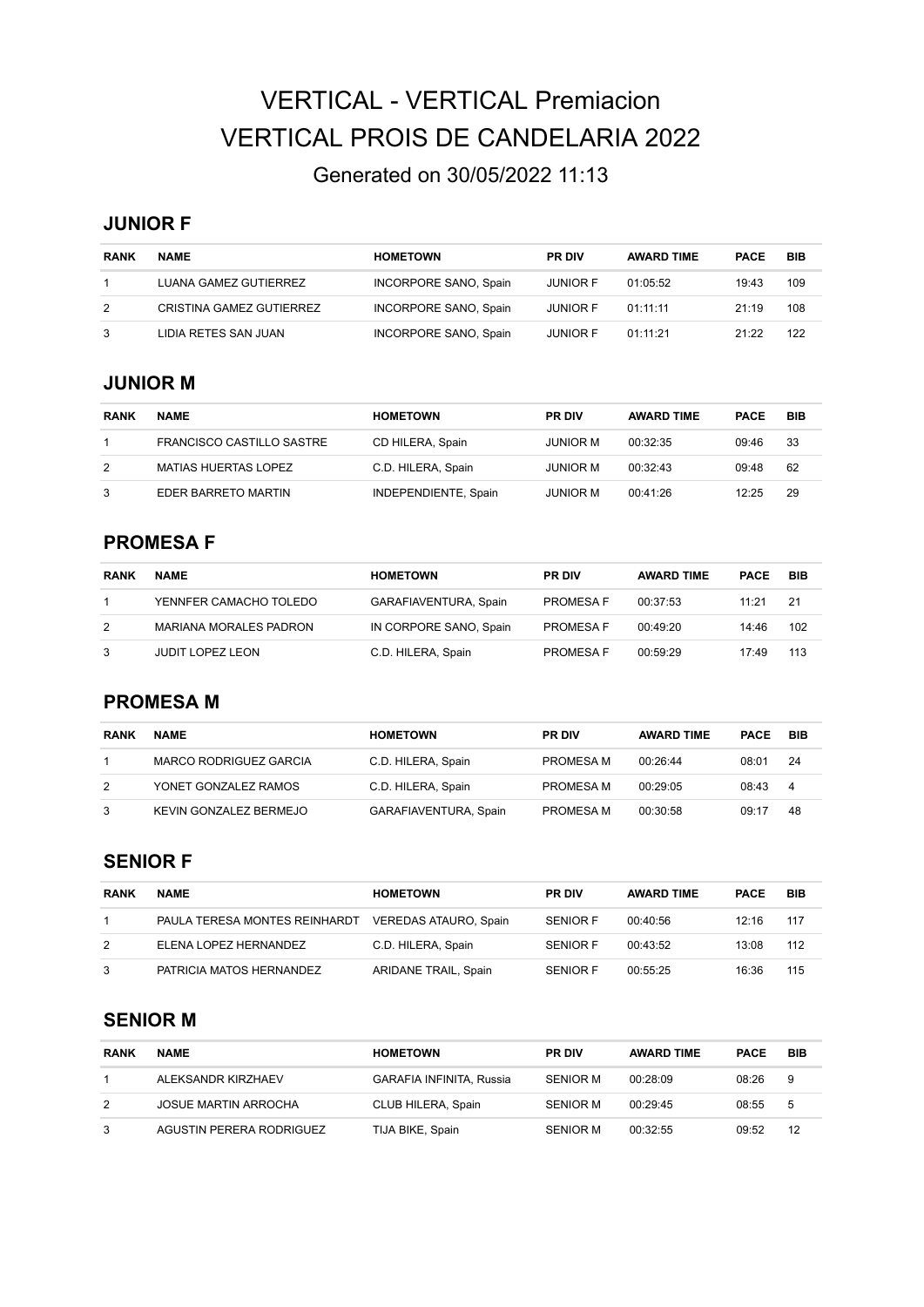## **VETERANAS A F**

| <b>RANK</b> | <b>NAME</b>                  | <b>HOMETOWN</b>                  | <b>PR DIV</b>        | <b>AWARD TIME</b> | <b>PACE BIB</b> |      |
|-------------|------------------------------|----------------------------------|----------------------|-------------------|-----------------|------|
|             | NURIA MUÑOZ MALAGON          | C. M. EL JABLE, Spain            | <b>VETERANAS A F</b> | 00:36:13          | 10:51           | 16   |
| 2           | ELISABETH DINTER             | INDEPENDIENTE, Germany           | <b>VETERANAS A F</b> | 00:40:07          | 12:01           | 107  |
| 3           | MARIA DEL MAR CAMARERO PINTO | MAP TRAIL ESPACIOSALUD.<br>Spain | <b>VETERANAS A F</b> | 00.42.18          | 12.40           | - 20 |

# **VETERANOS A M**

| <b>RANK</b> | <b>NAME</b>                                     | <b>HOMETOWN</b>                  | <b>PR DIV</b>        | <b>AWARD TIME</b> | <b>PACE BIB</b> |     |
|-------------|-------------------------------------------------|----------------------------------|----------------------|-------------------|-----------------|-----|
|             | FRANCISCO SANTANA MORALES                       | MAP TRAIL ESPACIOSALUD.<br>Spain | <b>VETERANOS A M</b> | 00:28:27          | 08:31           | - 3 |
| 2           | JONATAN JAIRO PONCE DE LEON<br><b>HERNANDEZ</b> | INDEPENDIENTE, Spain             | VETERANOS A M        | 00:29:08          | 08:44           | 10  |
| 3           | MIGUEL ANGEL PEREZ PEREZ                        | MAP TRAIL ESPACIOSALUD.<br>Spain | <b>VETERANOS A M</b> | 00:29:36          | 08:52           |     |

# **VETERANAS B F**

| <b>RANK</b> | <b>NAME</b>                  | <b>HOMETOWN</b>           | <b>PR DIV</b>        | <b>AWARD TIME</b> | <b>PACE BIB</b> |      |
|-------------|------------------------------|---------------------------|----------------------|-------------------|-----------------|------|
|             | AURELIA PEREZ FRINZINE       | TRECUS LA PALMA, Spain    | <b>VETERANAS B F</b> | 00:36:59          | 11:05           | - 17 |
| 2           | PILI FEBLES                  | INCORPORE SANO, Spain     | <b>VETERANAS B F</b> | 00:39:13          | 11:45           | - 19 |
| 3           | <b>MONTSERRAT MIR PORCEL</b> | C.D. ARIDANE TRAIL, Spain | <b>VETERANAS B F</b> | 00:44:46          | 13.24           | 116  |

# **VETERANOS B M**

| <b>RANK</b> | <b>NAME</b>                | <b>HOMETOWN</b>                                                  | <b>PR DIV</b>        | <b>AWARD TIME</b> | <b>PACE BIB</b> |     |
|-------------|----------------------------|------------------------------------------------------------------|----------------------|-------------------|-----------------|-----|
|             | EDUARDO RODRIGUEZ PIÑERO   | RIVEROL RUNNING PRINCESS VETERANOS B M<br>HOTELS LA PALMA, Spain |                      | 00:30:16          | 09.04           | -14 |
| 2           | FERMIN HERNANDEZ RODRIGUEZ | PALO VIRADO, Spain                                               | <b>VETERANOS B M</b> | 00:30:53          | 09:15           | -60 |
| 3           | JOSE JUAN PEREZ MARTIN     | ARIDANE TRAIL, Spain                                             | <b>VETERANOS B M</b> | 00:33:57          | 10:10           | -85 |

#### **MASTER F**

| <b>RANK</b> | <b>NAME</b>                | <b>HOMETOWN</b>                     | <b>PR DIV</b>   | <b>AWARD TIME</b> | <b>PACE</b> | <b>BIB</b> |
|-------------|----------------------------|-------------------------------------|-----------------|-------------------|-------------|------------|
|             | LUZ MARINA PEREZ RODRIGUEZ | Spain                               | <b>MASTER F</b> | 00:46:32          | 13:56       | 120        |
| 2           | ANA ISABEL GONZALEZ GARCIA | IN CORPORE SANO, Spain              | <b>MASTER F</b> | 00:53:26          | 16:00       | 110        |
| 3           | MERCEDES REMEDIOS PEREZ    | CAMINANTES EL ATAJO, Spain MASTER F |                 | 01:03:32          | 19:02       | 121        |

## **MASTER M**

| <b>RANK</b> | <b>NAME</b>                                | <b>HOMETOWN</b>         | <b>PR DIV</b> | <b>AWARD TIME</b> | <b>PACE</b> | BIB |
|-------------|--------------------------------------------|-------------------------|---------------|-------------------|-------------|-----|
|             | <b>FRANCISCO MANUEL HERNANDEZ</b><br>PEREZ | CA BRIPASO, Spain       | MASTER M      | 00:36:18          | 10:52       | 57  |
| 2           | SEBASTIAN JOSE CACERES PEREZ               | INDEPENDIENTE, Spain    | MASTER M      | 00:44:55          | 13:27       | 129 |
| 3           | CHRISTOPH JOACHIM FISCHER                  | FE-CROTTENDORF, Germany | MASTER M      | 00:45:40          | 13:41       | 45  |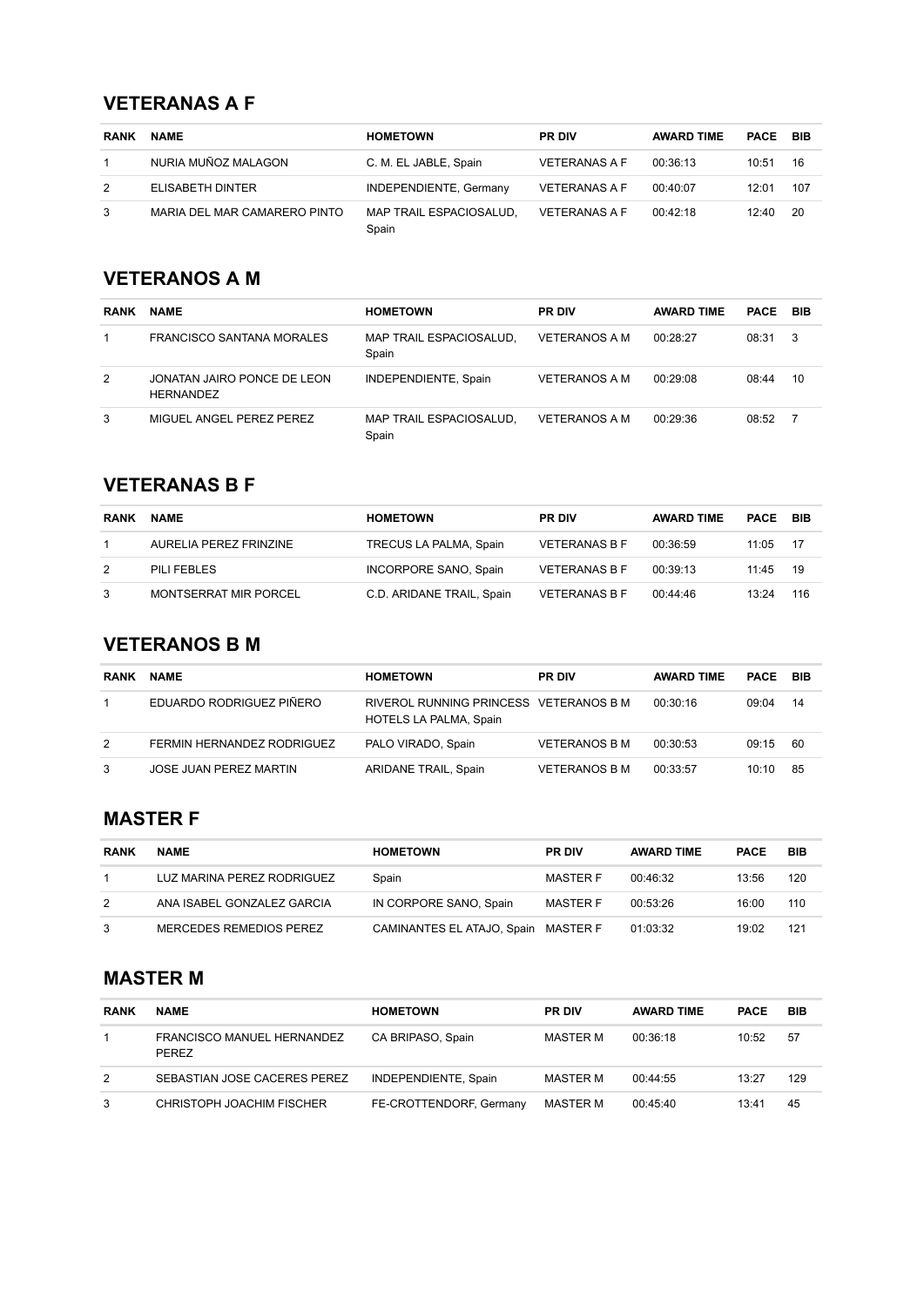### **LOCALES F**

| <b>RANK</b> | <b>NAME</b>                | <b>HOMETOWN</b>        | <b>PR DIV</b>        | <b>AWARD TIME</b> | PACE  | - BIB |
|-------------|----------------------------|------------------------|----------------------|-------------------|-------|-------|
|             | ELISABETH DINTER           | INDEPENDIENTE, Germany | <b>VETERANAS A F</b> | 00:40:07          | 12:01 | 107   |
| 2           | LUZ MARINA PEREZ RODRIGUEZ | Spain                  | MASTER F             | 00:46:32          | 13:56 | 120   |
| 3           | PATRICIA MATOS HERNANDEZ   | ARIDANE TRAIL, Spain   | <b>SENIOR F</b>      | 00:55:25          | 16:36 | 115   |

# **LOCALES M**

| <b>RANK</b> | <b>NAME</b>                | <b>HOMETOWN</b>                 | <b>PR DIV</b>        | <b>AWARD TIME</b> | PACE  | BIB  |
|-------------|----------------------------|---------------------------------|----------------------|-------------------|-------|------|
|             | ALEKSANDR KIRZHAEV         | <b>GARAFIA INFINITA, Russia</b> | <b>SENIOR M</b>      | 00:28:09          | 08.26 | - 9  |
| 2           | CRISTO JONAS PEREZ CACERES | GARAFIA INFINITA, Spain         | <b>VETERANOS A M</b> | 00:31:19          | 09:23 | -13  |
| 3           | OMAR MARTIN DIAZ           | ARIDANE TRAIL, Spain            | <b>SENIOR M</b>      | 00:32:58          | 09:52 | - 22 |

## **FEMENINA**

| <b>RANK</b> | <b>NAME</b>            | <b>HOMETOWN</b>        | <b>PR DIV</b>        | <b>AWARD TIME</b> | <b>PACE BIB</b> |      |
|-------------|------------------------|------------------------|----------------------|-------------------|-----------------|------|
|             | NURIA MUÑOZ MALAGON    | C. M. EL JABLE, Spain  | <b>VETERANAS A F</b> | 00:36:13          | 10:51           | 16   |
| 2           | AURELIA PEREZ FRINZINE | TRECUS LA PALMA, Spain | <b>VETERANAS B F</b> | 00:36:59          | 11:05           | - 17 |
| 3           | YENNFER CAMACHO TOLEDO | GARAFIAVENTURA, Spain  | <b>PROMESA F</b>     | 00:37:53          | 11.21           | -21  |

#### **MASCULINA**

| <b>RANK</b> | <b>NAME</b>                      | <b>HOMETOWN</b>                  | <b>PR DIV</b>        | <b>AWARD TIME</b> | PACE  | BIB |
|-------------|----------------------------------|----------------------------------|----------------------|-------------------|-------|-----|
|             | MARCO RODRIGUEZ GARCIA           | C.D. HILERA, Spain               | PROMESA M            | 00:26:44          | 08:01 | -24 |
| 2           | ALEKSANDR KIRZHAEV               | <b>GARAFIA INFINITA, Russia</b>  | <b>SENIOR M</b>      | 00:28:09          | 08:26 | - 9 |
| 3           | <b>FRANCISCO SANTANA MORALES</b> | MAP TRAIL ESPACIOSALUD.<br>Spain | <b>VETERANOS A M</b> | 00.28.27          | 08:31 | - 3 |

# **CADETE F FECAMON**

| <b>RANK</b> | <b>NAME</b>              | <b>HOMETOWN</b>       | <b>PR DIV</b>   | <b>AWARD TIME</b> | <b>PACE</b> | BIB |
|-------------|--------------------------|-----------------------|-----------------|-------------------|-------------|-----|
|             | LUANA GAMEZ GUTIERREZ    | INCORPORE SANO, Spain | <b>JUNIOR F</b> | 01:05:52          | 19:43       | 109 |
| 2           | CRISTINA GAMEZ GUTIERREZ | INCORPORE SANO, Spain | <b>JUNIOR F</b> | 01:11:11          | 21:19       | 108 |
|             | LIDIA RETES SAN JUAN     | INCORPORE SANO, Spain | <b>JUNIOR F</b> | 01:11:21          | 21:22       | 122 |

# **CADETE M FECAMON**

| <b>RANK</b> | <b>NAME</b>                        | <b>HOMETOWN</b>           | <b>PR DIV</b>   | <b>AWARD TIME</b> | <b>PACE</b> | BIB |
|-------------|------------------------------------|---------------------------|-----------------|-------------------|-------------|-----|
|             | JEANLUY PADRON GONZALEZ            | INCORPORE SANO, Spain     | <b>JUNIOR M</b> | 00:43:50          | 13:08       | 76  |
| 2           | AURELIO JACOMAR GAMEZ<br>GUTIERREZ | INCORPORE SANO, Spain     | <b>JUNIOR M</b> | 00:52:39          | 15:46       | 46  |
| 3           | DANIEL ZONNOURI MARTIN             | C.D. ARIDANE TRAIL, Spain | <b>JUNIOR M</b> | 00:52:41          | 15:47       | 100 |

## **JUVENIL F FECAMON**

| <b>RANK</b> | <b>NAME</b>            | <b>HOMETOWN</b>        | <b>PR DIV</b>    | <b>AWARD TIME</b> | <b>PACE</b> | BIB |
|-------------|------------------------|------------------------|------------------|-------------------|-------------|-----|
|             | MARIANA MORALES PADRON | IN CORPORE SANO, Spain | <b>PROMESA F</b> | 00:49:20          | 14:46       | 102 |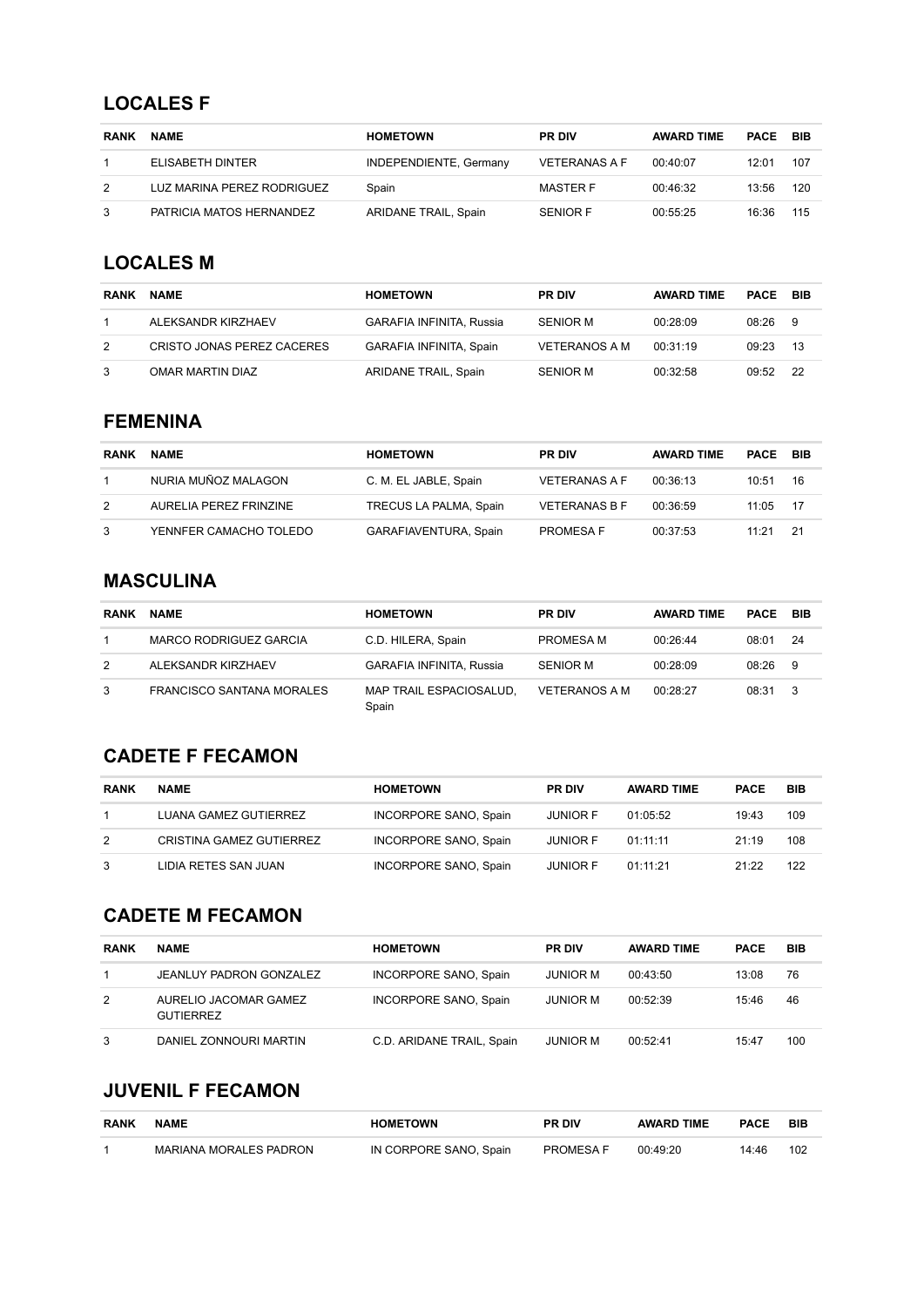#### **JUVENIL M FECAMON**

| <b>RANK</b> | <b>NAME</b>               | <b>HOMETOWN</b>      | <b>PR DIV</b> | <b>AWARD TIME</b> | <b>PACE</b> | BIB |
|-------------|---------------------------|----------------------|---------------|-------------------|-------------|-----|
|             | FRANCISCO CASTILLO SASTRE | CD HILERA, Spain     | JUNIOR M      | 00:32:35          | 09:46       | 33  |
| 2           | PABLO DE PAZ PEREZ        | ARIDANE TRAIL, Spain | JUNIOR M      | 00:42:52          | 12:50       | 36  |

### **JUNIOR M FECAMON**

| <b>RANK</b> | <b>NAME</b>       | <b>HOMETOWN</b>       | <b>PR DIV</b> | <b>AWARD TIME</b> | <b>PACE</b> | <b>BIB</b> |
|-------------|-------------------|-----------------------|---------------|-------------------|-------------|------------|
|             | ALEXIS TAPIA VERA | INCORPORE SANO, Spain | PROMESA M     | 00:39:41          | 11:53       | 99         |

#### **ABSOLUTA F FECAMON**

| <b>RANK</b> | <b>NAME</b>            | <b>HOMETOWN</b>        | <b>PR DIV</b>        | <b>AWARD TIME</b> | PACE  | - BIB |
|-------------|------------------------|------------------------|----------------------|-------------------|-------|-------|
|             | NURIA MUÑOZ MALAGON    | C. M. EL JABLE, Spain  | <b>VETERANAS A F</b> | 00:36:13          | 10:51 | 16    |
| 2           | AURELIA PEREZ FRINZINE | TRECUS LA PALMA, Spain | <b>VETERANAS B F</b> | 00:36:59          | 11:05 | - 17  |
| 3           | YENNFER CAMACHO TOLEDO | GARAFIAVENTURA, Spain  | <b>PROMESA F</b>     | 00:37:53          | 11:21 | 21    |

# **ABSOLUTA M FECAMON**

| <b>RANK</b> | <b>NAME</b>               | <b>HOMETOWN</b>                  | <b>PR DIV</b>        | <b>AWARD TIME</b> | PACE  | BIB |
|-------------|---------------------------|----------------------------------|----------------------|-------------------|-------|-----|
|             | MARCO RODRIGUEZ GARCIA    | C.D. HILERA, Spain               | PROMESA M            | 00:26:44          | 08:01 | -24 |
| 2           | FRANCISCO SANTANA MORALES | MAP TRAIL ESPACIOSALUD.<br>Spain | <b>VETERANOS A M</b> | 00:28:27          | 08:31 | - 3 |
| 3           | YONET GONZALEZ RAMOS      | C.D. HILERA, Spain               | PROMESA M            | 00:29:05          | 08:43 | -4  |

# **PROMESA M FECAMON**

| <b>RANK</b> | <b>NAME</b>                | <b>HOMETOWN</b>      | <b>PR DIV</b> | <b>AWARD TIME</b> | <b>PACE</b> | BIB |
|-------------|----------------------------|----------------------|---------------|-------------------|-------------|-----|
|             | MARCO RODRIGUEZ GARCIA     | C.D. HILERA, Spain   | PROMESA M     | 00.26.44          | 08:01       | -24 |
| 2           | JEREMY RODRIGUEZ MONSEGUIZ | ARIDANE TRAIL, Spain | PROMESA M     | 01:00:44          | 18:11       | 93  |

# **VETERANAS A FECAMON**

| <b>RANK</b> | <b>NAME</b>                  | <b>HOMETOWN</b>                          | <b>PR DIV</b>        | <b>AWARD TIME</b> | <b>PACE BIB</b> |      |
|-------------|------------------------------|------------------------------------------|----------------------|-------------------|-----------------|------|
|             | NURIA MUÑOZ MALAGON          | C. M. EL JABLE, Spain                    | <b>VETERANAS A F</b> | 00:36:13          | 10:51           | 16   |
| 2           | MARIA DEL MAR CAMARERO PINTO | MAP TRAIL ESPACIOSALUD.<br>Spain         | <b>VETERANAS A F</b> | 00.42.18          | 12:40           | - 20 |
| 3           | KARINA FERRAZ DIAZ           | CAMINANTES EL ATAJO, Spain VETERANAS A F |                      | 00:47:01          | 14:05           | 103  |

## **VETERANOS A FECAMON**

| <b>RANK</b> | <b>NAME</b>                                     | <b>HOMETOWN</b>                  | <b>PR DIV</b>        | <b>AWARD TIME</b> | PACE  | BIB            |
|-------------|-------------------------------------------------|----------------------------------|----------------------|-------------------|-------|----------------|
|             | FRANCISCO SANTANA MORALES                       | MAP TRAIL ESPACIOSALUD,<br>Spain | VETERANOS A M        | 00:28:27          | 08:31 | - 3            |
| 2           | JONATAN JAIRO PONCE DE LEON<br><b>HERNANDEZ</b> | INDEPENDIENTE, Spain             | <b>VETERANOS A M</b> | 00:29:08          | 08:44 | 10             |
| 3           | MIGUEL ANGEL PEREZ PEREZ                        | MAP TRAIL ESPACIOSALUD,<br>Spain | <b>VETERANOS A M</b> | 00:29:36          | 08:52 | $\overline{7}$ |